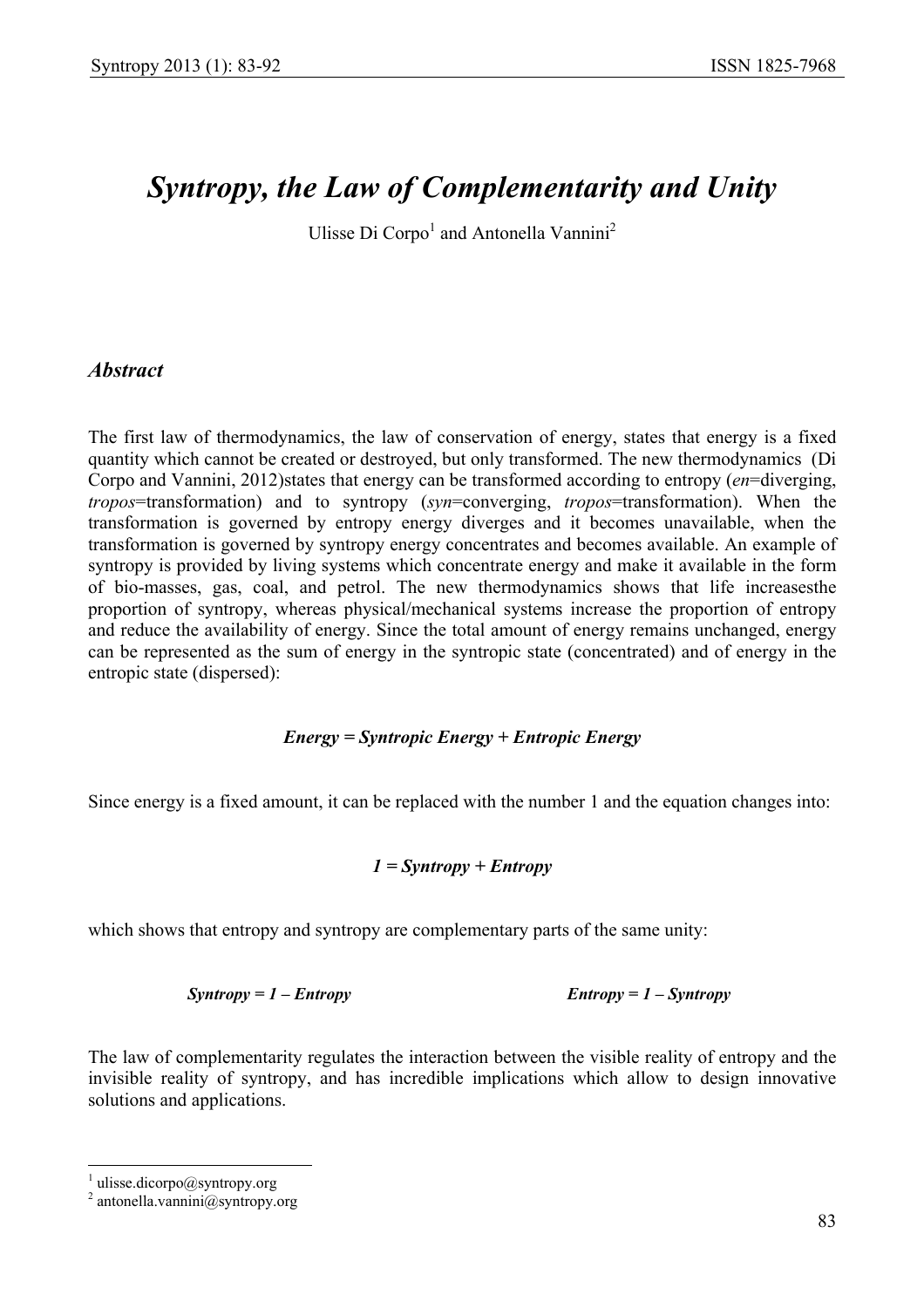# *Introduction: the visible and the invisible*

The new thermodynamics states that cause and effect relations are governed by the law of entropy and constitute the visible side of reality, whereas retrocausal relations (i.e. effects that precede their causes)are governed by the law of syntropy and constitutethe invisible side of reality.It also states that the entropic side of reality is visible since we can see its causes, whereas the syntropic side or reality is invisible since we cannot see its causes.

Therefore we would experience forces and entities that we cannot observe directly but which exist objectively, independently of any human perception. One such force is gravity. Let us look at a very simple example. Suppose we hold a small object like a pencil between our thumb and forefinger and then release it. We observe that it falls to the floor and we say that the force of gravity causes it to fall. But, do we actually see any downward force acting upon the pencil, something pulling or pushing it? Clearly not. We do not observe the force of gravity at all. Rather we deduce the existence of some unseen force (called gravity) acting upon unsupported objects in order to explain their otherwise inexplicable downward movement.

The new thermodynamics states that half of the forces acting on reality are entropic (diverging) and visible and half are syntropic (converging) and invisible. It also states that nothing takes place without the interplay of both these forces: visible and invisible.Thuswe constantly experience observable effects that have unobservable causes, behaviors that cannot be explained observably and phenomena inthe visible reality that arise from the invisible reality.

## *The law of complementarity in history*

Humanity has always known about the law of complementarity.Three examples are provided by the Taoist philosophy, Hinduism and the a-causal properties of synchronicities according to Carl Gustav Jung.

#### *- Taoist philosophy*

In the Taoist philosophy all aspects of the universe are described as the interplay of two complementary and fundamental forces that constantly interact between themselves: the *yang* principle which is divergent, and the *yin* principle which is converging. These two forces are part of a unity, when in the visible reality one increases the other decreases, but their balance remains unchanged. This law is masterfully represented in the Taijitu symbol, that is the union of these opposite principles, the yin and the yang, the diverging and converging forces whose combined action moves the universe in all its aspects: the sexes, seasons, day and night, life and death, full and empty, movement and repose, push and pull, dry and wet, etc.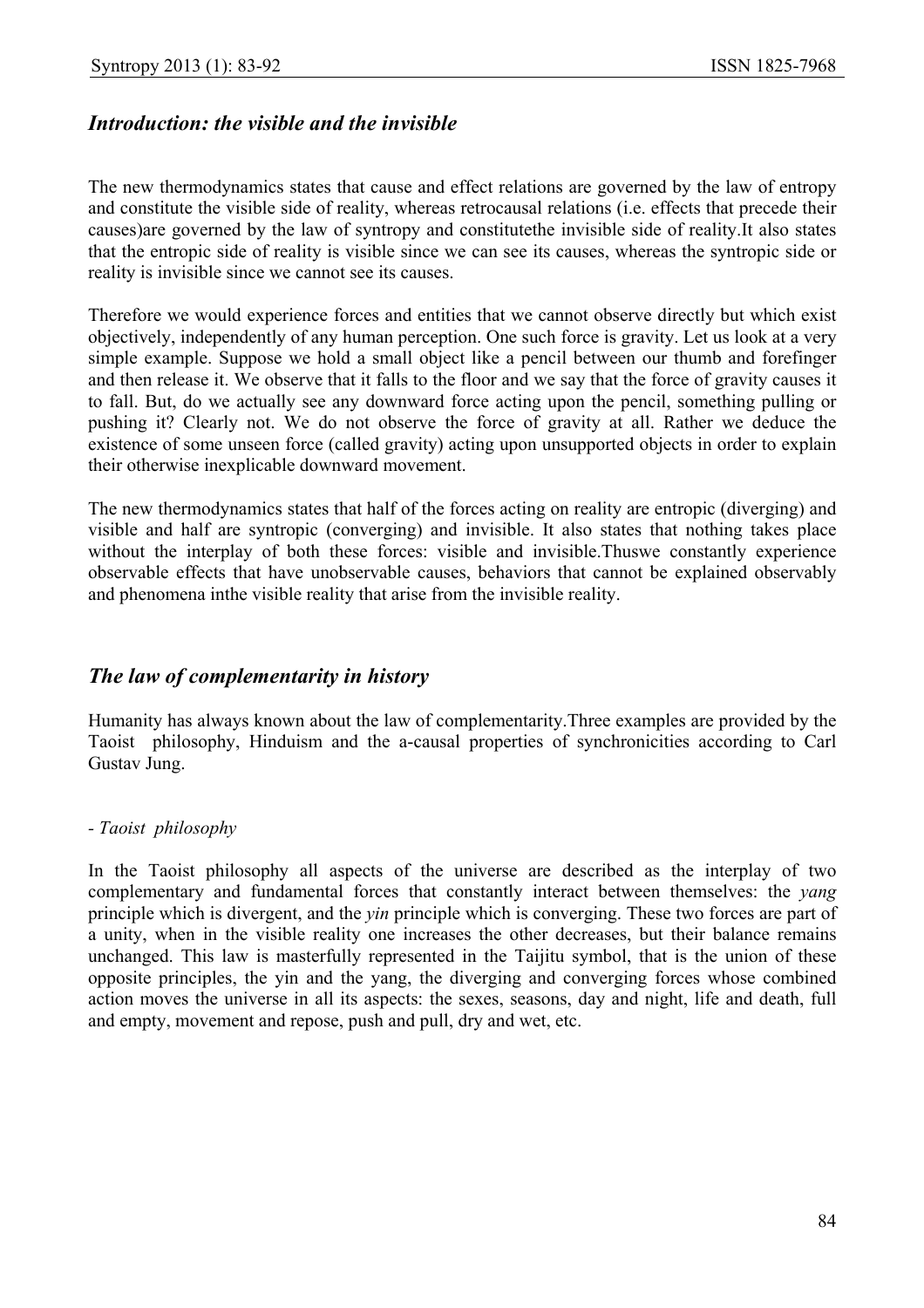

*Symbol of the Taijituand the visible and invisible reality. Black represents yin (syntropy) and white yang (entropy).* 

In the Taijitu the yang principle is represented by the white color and coincides with the law of entropy, whereas the yin principle is represented by the black color and coincides with the law of syntropy. The Taijitu is a wheel that rotates constantly, changing the proportion of yin and yang (syntropy and entropy) in the visible and the invisible sides of reality.

The Taijitu shows that a principle of the law of complementarity is that *opposites attract each other*. This law is well known in physics, but it is also true at the human level where people on opposite polarities are attracted to each other. Since the balance of these opposite forces remains unchanged the Taoist philosophy suggests that *the aim is to harmonize the opposites*, thus creating unity.

#### *- Hinduism*

In Hinduism the law of complementarity is described by the dance ofShiva and Shakti, where Shakti is the personification of the female principle and Shiva of the male principle. They represent the primordial cosmic energy and the dynamic forces that are thought to move through the entire universe. Shiva has the properties of the law of syntropy, whereas Shakti has the properties of the law of entropy and they are constantly combined together inan endless cosmic dance.



*Endless cosmic dance between Shiva and Shakti*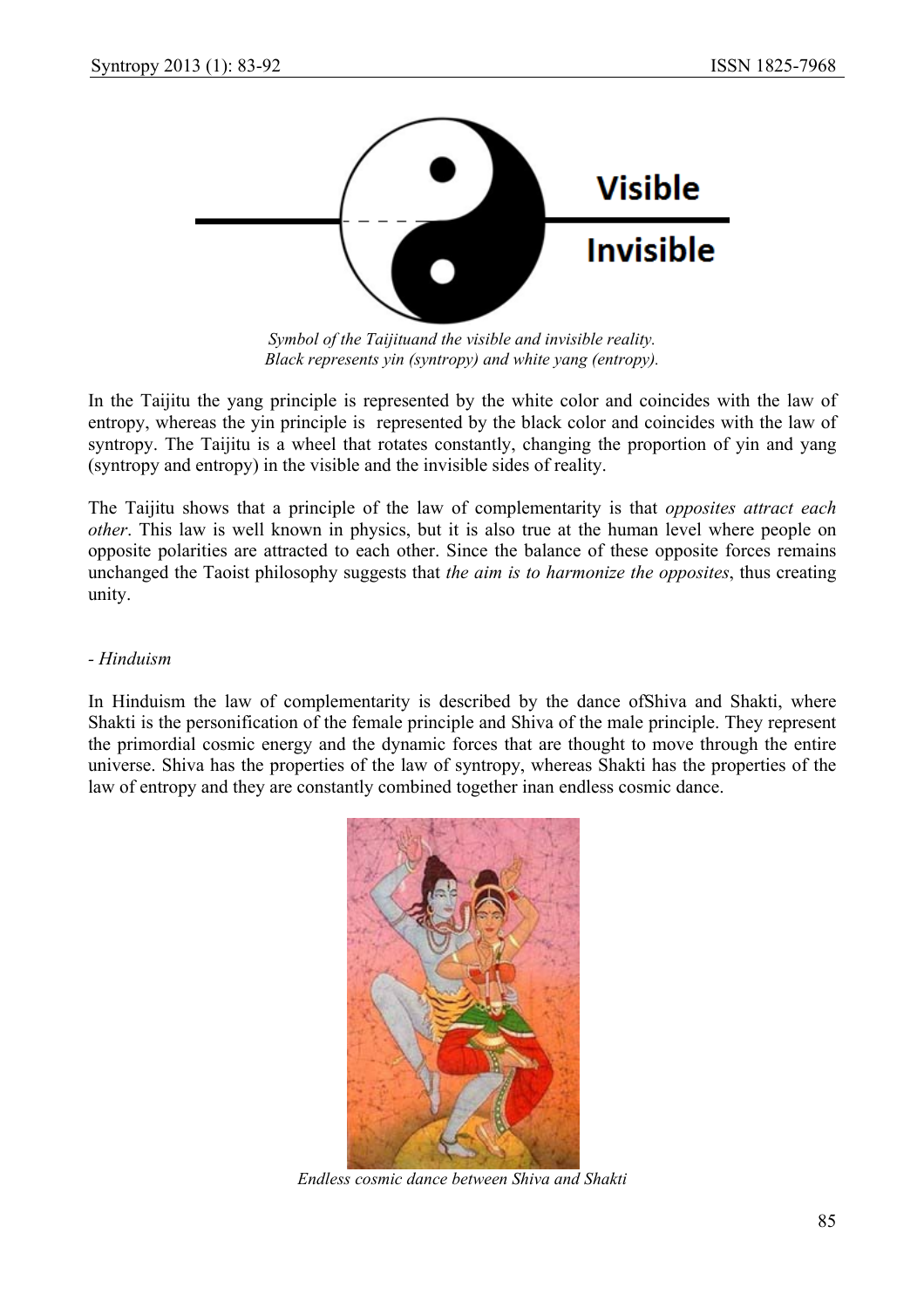Shakti can never exist apart from Shiva or act independently of him, just as Shiva remains a mere corpse without Shakti. All the matter and energy of the universe would bethe result of this dance of the two opposite forces of Shiva and Shakti. Shiva absorbs Shakti (energy) turning it into a body and absolute pure consciousness, the light of knowledge.

According to Hinduism knowledge, intelligence and consciousness would come from the future (Shiva), whereas fearsome, ferocity and aggressiveness would come from the past (Shakti).

Shakti is the energy of the physical and visible world whereas Shiva is the consciousness which transcends the visible world. However, each aspect of Shiva has a Shakti component, linked to the physical world. The evolution of this endless dance between Shakti and Shiva has the function to bring life towards Unity.

#### - Synchronicities

In the psychological literature of the  $20<sup>th</sup>$  century Carl Gustav Jung used to addsynchronicities (syntropy) to causality (entropy). Synchronicities are according to Jung the experience of two or more events that are apparently causally unrelated or unlikely to occur together by chance, yet are experienced as occurring together in a meaningful manner. The concept of synchronicity was first described in this terminology by Carl Gustav Jung in the 1920s. The concept does not question, or compete with, the notion of causality. Instead, it maintains that just as events may be grouped by causes, they may also be grouped by finalities, a meaningful principle. Jung coined the word synchronicities to describe what he called "temporally coincident occurrences of acausal events." He variously described synchronicity as an "acausal connecting principle", "meaningful coincidence" and "acausal parallelism". Jung gave a full statement of this concept in 1951 when he published the paperSynchronizitätalseinPrinzipakausalerZusammenhänge (Synchronicity - An Acausal Connecting Principle) jointly with a related study by the physicist (and Nobel laureate) Wolfgang Pauli. 8efyeheosretryd"len)esds<br>6efyeheosretryd"len)esds

In Jung's and Pauli's description causality acts from the past, whereas synchronicity from the future. Synchronicities would be meaningful since they lead towards a finality, providing in this way a direction to events correlating them in an apparently acausal way. Jung and Pauli believed that causality and synchronicity both act on the same indestructible energy. They are united by this energy, but at the same time they are complementary.



*Jung and Pauli representation of causality and synchronicity*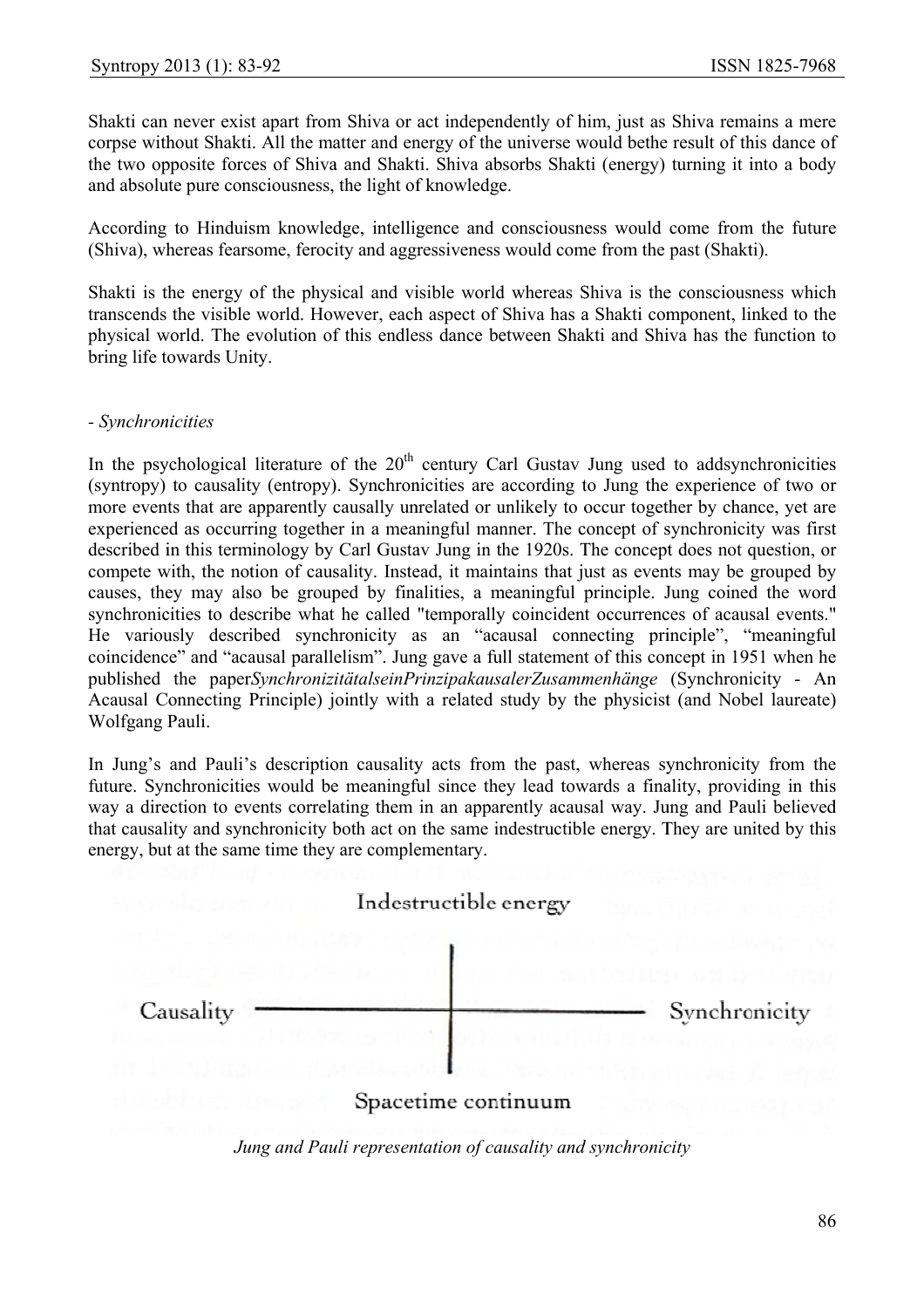### *How the law of complementarity provides a way to affect the invisible reality*

We prefer to represent the law of complementarity as a seesaw with entropy and syntropy playing at the opposite sides. This representation shows clearly how the principle of complementarity works.



 *Entropy and Syntropy constantly transform energy playing at the opposite sides of a seesaw* 

This representation tells that when entropy goes down syntropy rises and when entropy rises syntropy goes down.Consequentlythe visible reality of entropy can directly affect the invisible reality of syntropy, since by reducing entropy we increase the invisible properties of syntropy.Entropy is the tendency towards dissipation, suffering and death, whereas syntropy is the tendency towards cohesion, wellbeing, harmony and life. The law of complementarity suggests that if we want to increase wellbeing (syntropy) we just have to lower entropy. This can be easily done in several ways and, according to the law of complementarity, it affects directly the invisible side of reality increasing syntropy, wellbeing and health.

Living systems naturally tend to reduce entropy and to increase syntropy and when entropy increases the alarm bells of suffering are triggered. For example:

- − psychological and existential suffering such as lack of meaning in life, depression, anxiety, panic attacks and existential crises;
- − conflicts, tensions, lack of communication;
- − inability to manage our everyday life;
- economic crises;
- − increase in private and public debt.

The law of complementarity suggests that in order to overcome crises and suffering we simply need tolower entropy. This automatically increases syntropy and wellbeing. When we diminish entropy, when weoptimize, automatically syntropy rises and starts to manifest itselfaccording to the invisible rules which govern this plane of reality. These rules are for example: anticipation, intuition and choosing advantageously.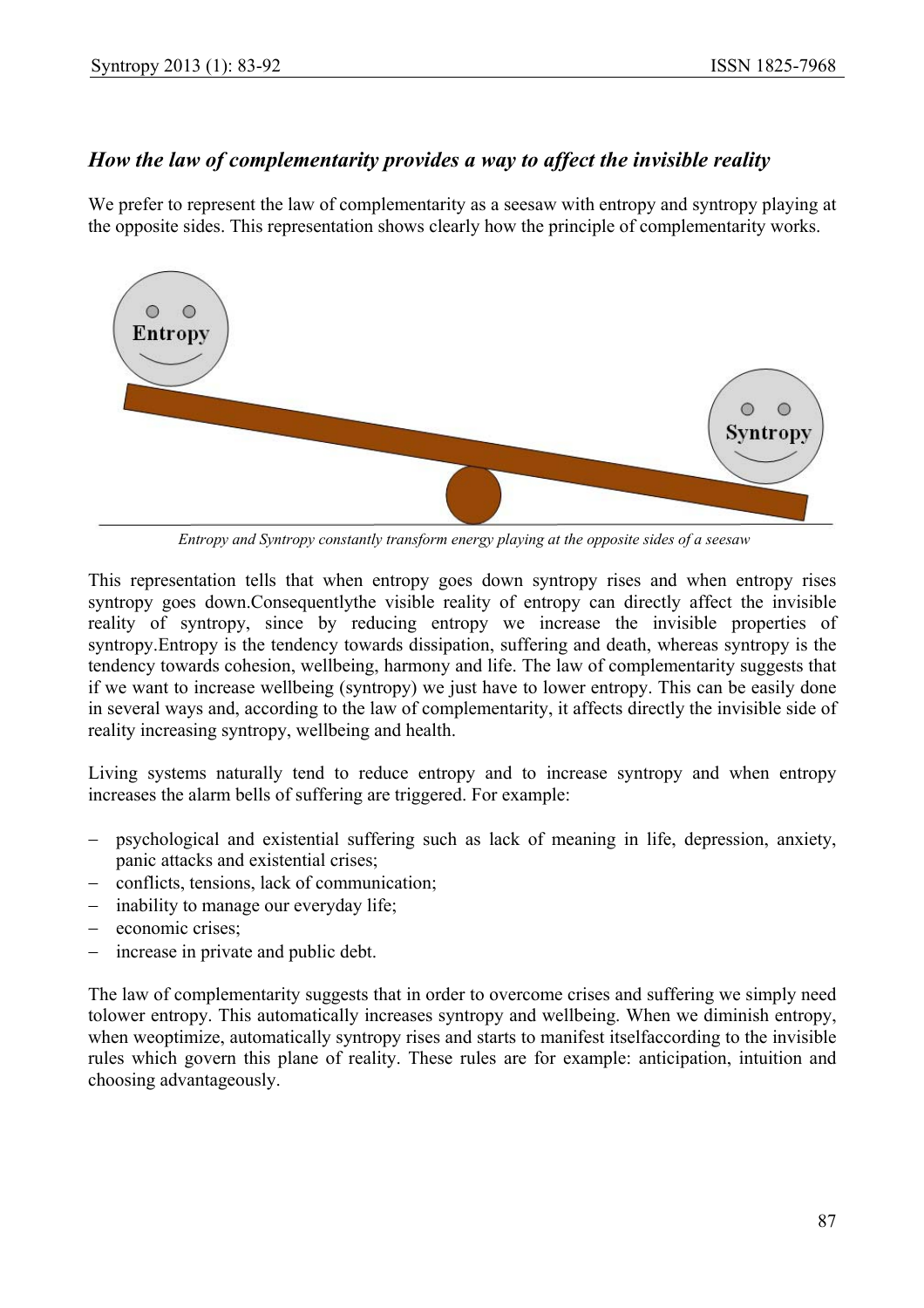#### *- Anticipation*

Robert Rosen (1934-1998), theoretical biologist, professor of biophysics at the Dalhousie University, pointed out in his book "*Anticipatory Systems*" (Rosen, 1985):

*"I was amazed by the amount of anticipatory behavior observed at all levels of the organization of living systems (...) systems that behave as true anticipatory systems, systems in which the present state changes according to future states, violate the law of classical causality according to which changes depend solely on past or present causes."* 

Anticipatory reactions in living systems can easily be tested experimentally. For example, since syntropy is a force that supports life and moves backward-in-time, the parameters of the autonomic nervous system which supports living functions should react in advance to stimuli (typically, skin conductance and heart rate). Experiments on pre-stimuli reactions show that the parameters of the autonomic nervous system react in advance to future emotional stimuli. These experiments show that syntropy acts mainly on the autonomic nervous system, and is felt as positive feelings of warmth (since it concentrates energy), and when it is low or absent in the form of negative feelings of emptiness and cold. When we follow feelings of warmth and wellbeing syntropy increases guiding towards advantageous choices.According to this hypothesis we stand in the meeting point of information arriving from the past and in-formation arriving from the future in the form of feelings of the heart.We are consequently forced to choose between logical-rational thinking (forward in time information) and what the heart tells us (backward-in-time in-formation). The rational-logical thinking is based on the visible reality which is perceived as "certain", whereas feelings of the heart are based on the invisible reality which isperceived as "uncertain". Thus the tendency is to choose according to the logical-rational thinking of the head penalizing the intuitive thinking of the heart, increasing in this way entropy and decreasing syntropy.Blaise Pascalstated that "*the heart has its reasons which reason knows nothing of.*"

#### *- Intuition*

Syntropy is felt in the form of feelings of warmth and well-being in the area of the autonomic nervous system of the heart. These feelings guide towards advantageous options and solutions. To better understand the role of these feelings in the acquisition of new solutions it is worth quoting how Henri Poincaré used to describe intuitions (1854-1912). Poincaré noticed that when faced with a new mathematical problem he began using the rational approach of the conscious mind that allows to become aware of the characteristics and elements of the problem. But, since the options tend to be infinite and it would take much time to evaluate them all, some other type of process starts operating leading to select the correct answer. Poincaré named this process *intuition* and considered it a process which is fundamental in the production of qualitatively new information.*"The genesis of mathematical creation is a problem which should intensely interest the psychologist. To invent is to choose; but the word is perhaps not wholly exact. In mathematics the samples would be so numerous that a whole lifetime would not suffice to examine them."* Poincaré came to the conclusion that the process of discovery can be divided into four phases:

- 1) A*conscious phase*which requires a period of work during which we become aware of the elements that constitute the problem.
- 2) An *unconscious phase* in which the elements are recombined on the basis of intuitive processes which lead to the solution. The solution produced by intuition is highlighted by an emotion of the heart, a feeling of *truth* that draws the attention of the conscious mind, thus leading the solution to arise to the conscious level of the mind.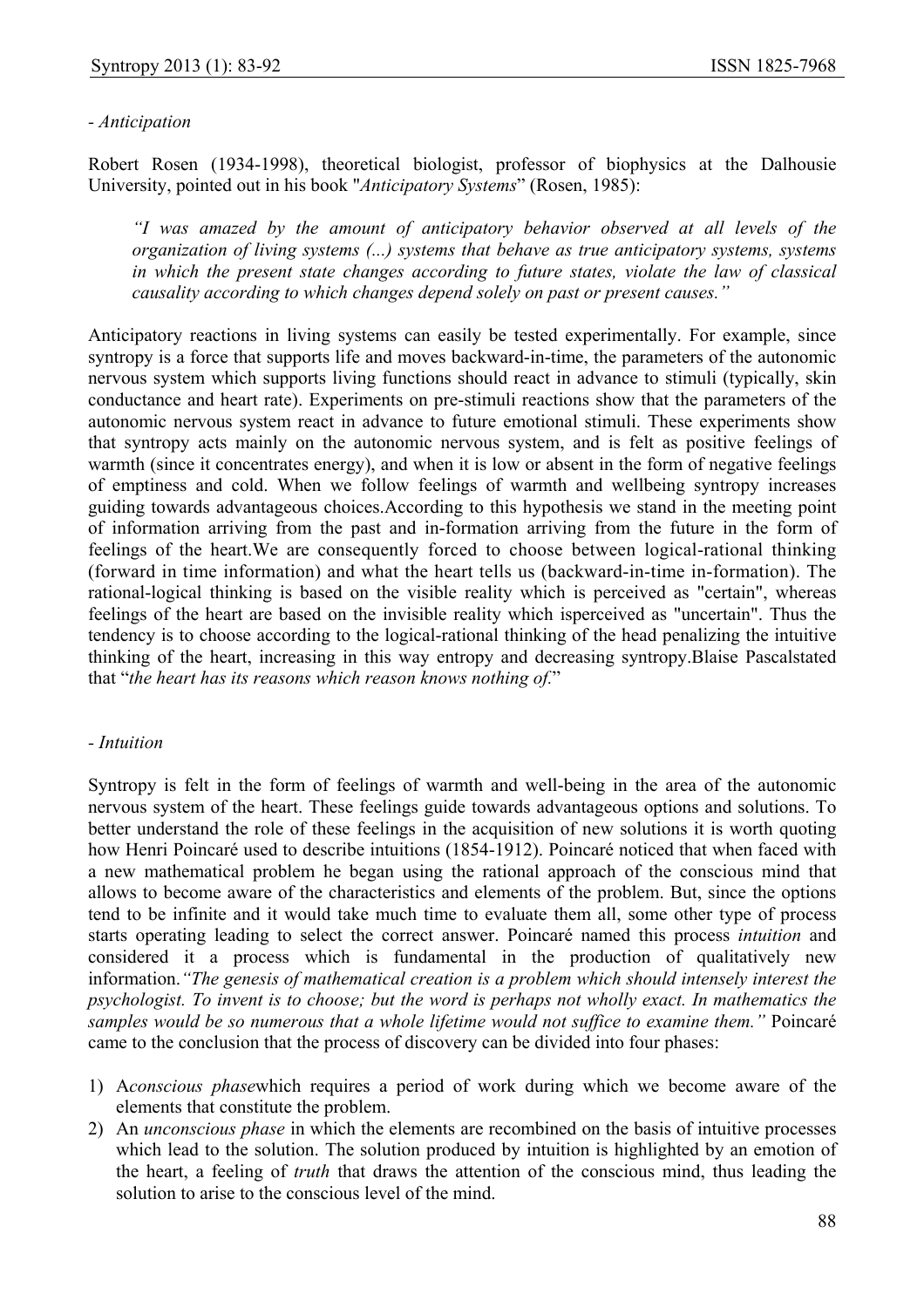- 3) A *phase of formalization*. What the unconscious presents to the conscious mind in the form of an intuition is not a final or complete argumentation, but rather a starting point from which the conscious mind can work out the details.
- 4) *A phase of validation*in which the formalized concepts are translated into hypotheses and verified.



*The role of intuition in the reduction of entropy* 

Since intuitionsguidetowards solutions and advantageous options it reduces entropy. When choices follow only rational processes neglecting the heart entropy continues to increase (as illustrated by line a) and we lose direction and orientation.

#### *- Choosing advantageously*

The neurophysiologist Antonio Damasio has found that people with decision-making deficits, who are not capable of performing advantageous choices, have a poor perception of their emotional experiences (Damasio, 1994). This deficit is common in people who have lesions in the frontal lobe of the brain or use substances such as alcohol, drugs and anxiolytics that "anesthetize" the perceptions of the feelings of the heart. However, people with decision-making deficits have normal and intact cognitive functions: memory, attention, perception, language, abstract logic, arithmetic ability, intelligence, learning and knowledge. They respond normally to the majority of tests, and their cognitive functions are intact and normal, but they are not able to decide appropriately for anything that concerns their future. A dissociation is observed between the ability to decide on objects, space, numbers and words and the ability to decide advantageously for the future. On the one hand, the cognitive functions are intact, but on the other hand these people are unable to use them advantageously in the decision-making process. In neuropsychology this deficit is referred to as dissociation between cognitive abilities and their use: on one hand the cognitive functions are intact, but on the other hand, the patient is unable to use them profitably. Damasio found that deficits in decision-making are always accompanied by alterations in the ability to feel emotions and feelings, whereas cognitive abilities are intact. These people are emotionally neutral, they never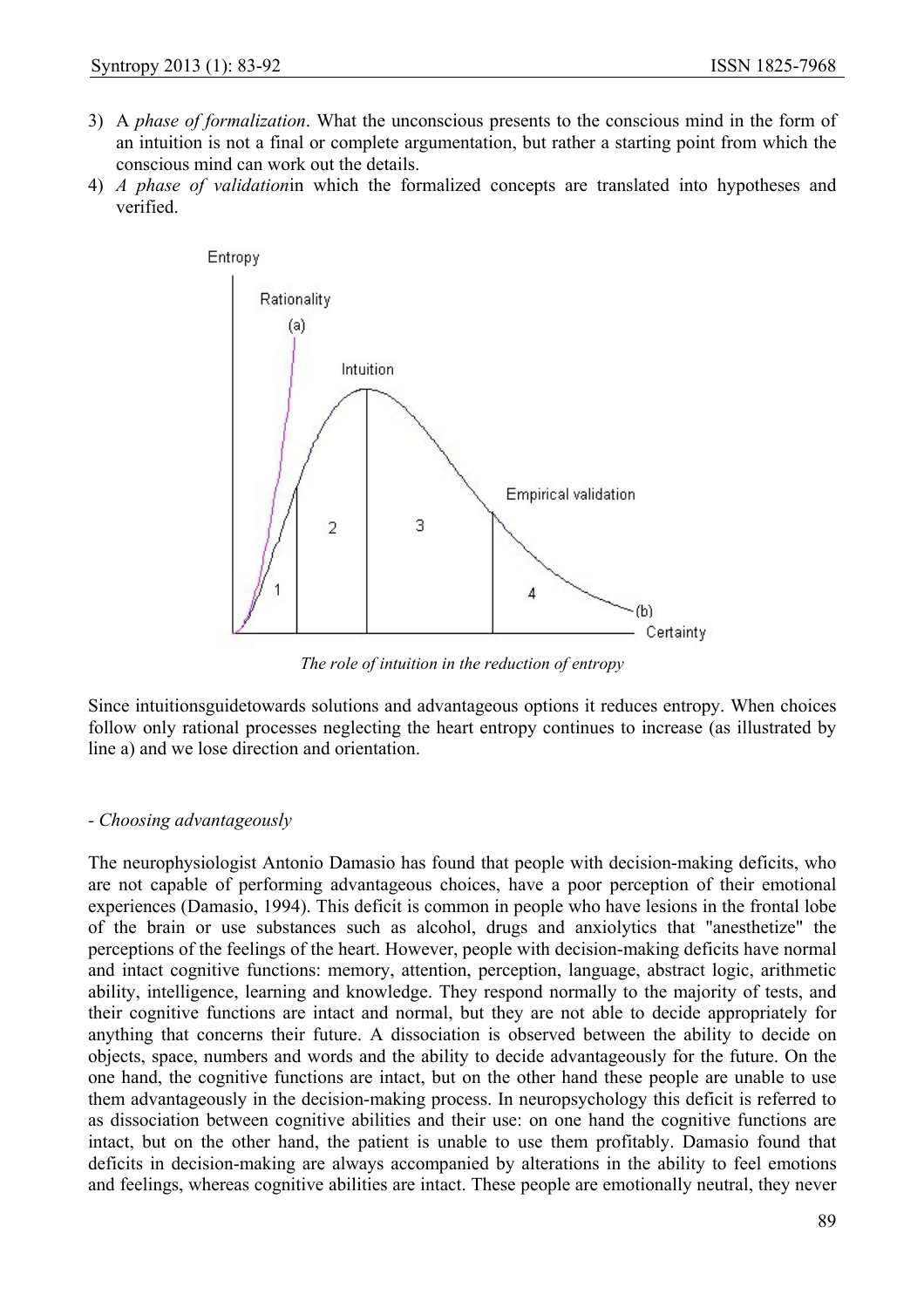have a hint of emotion, no sadness, no impatience or frustration, no positive or negative emotional reaction, they lack concern for the future, they are unable to plan for the future and make an effective program for the hours to come, they confuse priorities and lack insight and foresight. Individuals with decision-making deficits are characterized by knowledge but not by feelings. Damasio shows that somatic sensations of the heart are primarily useful in the decision-making processes. These sensations take the form of an acceleration of the heartbeat, followed by a sensation in the lungs, in the form of a contraction of breath, and muscles. In normal subjects, who decide advantageously, Damasio observed that emotions help to orient rationality, leading it to an appropriate space in which the tools of logic can efficiently help the decision-making process. Neurological damages associated with decision-making deficits suggest that there is a set of systems which orient thinking towards the future, towards an end, and this set of systems would be at the basis of deciding advantageously and would be guided by emotions and feelings that are experienced in the form of signals from the autonomic nervous system.

#### *Final consideration: the need for a new economic paradigm*

The tendency of life to decrease entropy creates a paradox with neo-classical theories of economics which are based on the assumption that demand will always increase, since people are unsatisfied and want always more and since the population size will always increase. On the contrary the law of complementarity states that after a period of growth people discover that wellbeing and health require a contraction in consumptions. This is probably one of the reasons of the crisis we are now witnessing: neo-classical economic theories are based on the assumption of endless increase in consumption, which is proving to be wrong.Facts are showing that this assumption is true only in developing or under-developed countries, whereas in developed countriespopulation and consumptions automatically tend to stabilize and then to decrease.

According to some estimates of the Population Division of the Department of Economic and Social Affairs of the United Nations Secretariat the peak of the World population size has been reached a couple of years ago, and now the World is starting to experience a natural decline of the population size. But, who supports neo-classical economic theories continuesto pretend that the size of the population will continue to increase and suggests that the World population will reach 30billion people by the end of the century.

Either way, the transition from under-development to developed is always accompanied with dramatic changes in the demographic structure of the population. The demographic structure of the population can be exemplified using the age pyramid representation. The name age pyramid comes from the fact that until few decades ago the population structure was similar to a pyramid: many young people and few elderly one. The age pyramid is divided in two distributions: on the left that of males and on the right that of females. This representation allows to describe with one image the population structure and its dynamics and future scenarios.

Age pyramids show that when a country shifts from a state of under-development and enters a state of development the age representation shifts from that of a pyramid to that of aspin top.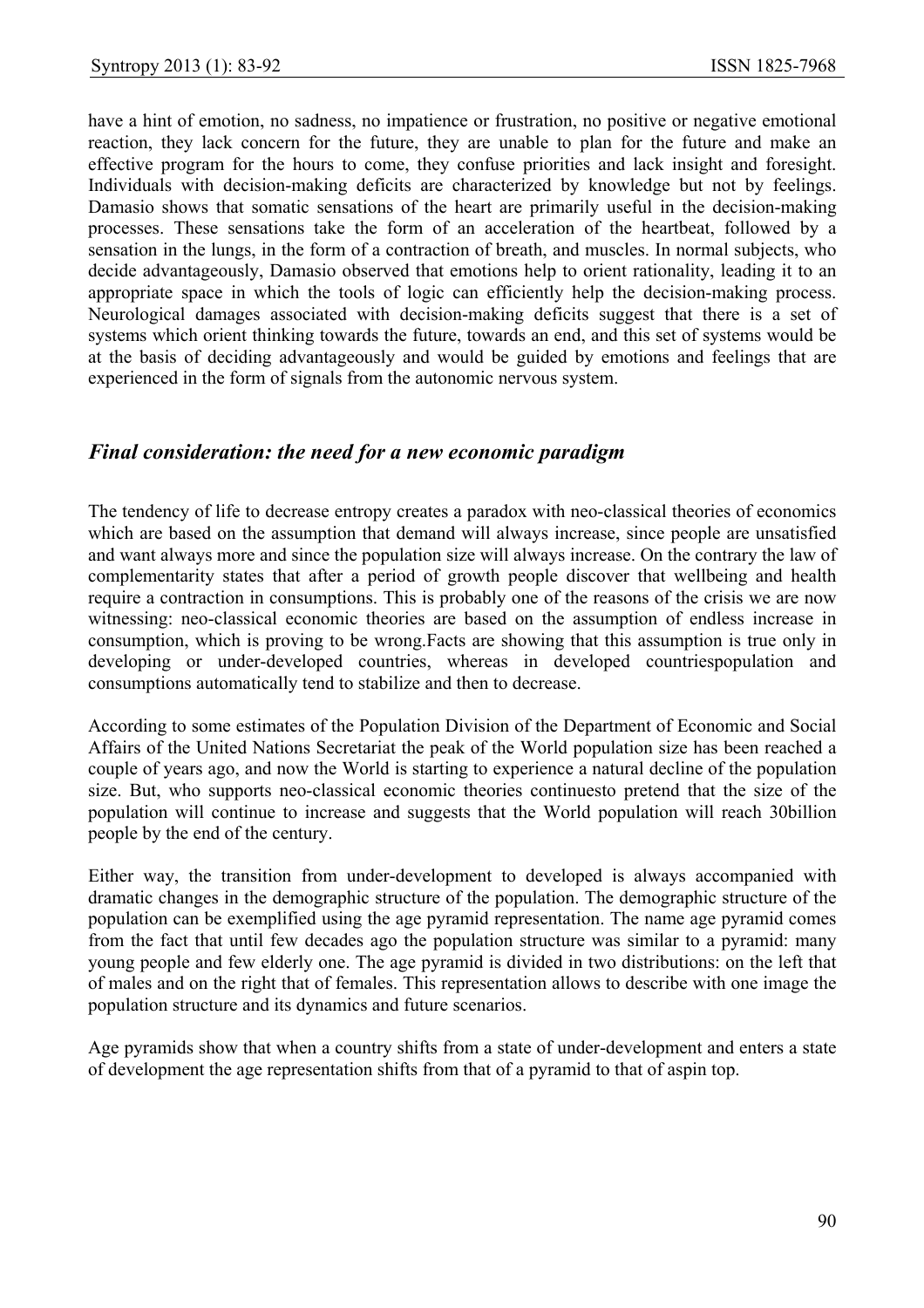

*When a country shifts from a state of under-development and enters a state of development the age representation shifts from that of a pyramid to that of a spin top.* 

Since the young and the adult population are the main source of consumption, their contraction automatically decreases consumptions. The demographic age structure with a high proportion of young and a low proportion of elderly people supported the neo-classic economic theories based on the assumption that consumptions will always increase. The new demographic structure, where young people are becoming rare and elderly people are becoming the majority, tells that we are headed towards a decrease in the demand of products. Furthermore, we are now witnessing a sudden increase in the death rate of elderly people and this growing number of deaths among elderly people is flooding the market with properties which are not finding an adequate demand since the number of young adults is decreasing.



*Age pyramid transition in Italy in the last 20 years* 

The same demographic trendis starting to show in newly developed countries, such as China and India.The decreasing size of the population implies the decrease in consumptions and this trend will last for almost other 20 years. The belief that we will get out of the financial and economic crisis when consumptions will start growing again is a false belief which leads the World towards unsustainable scenarios which increases crises and risks of a meltdown of the financial and monetary systems.

Probably it is now time for the shift from economic theories based on the assumption of the increase in consumption and wealth to a new economic paradigm based on the decrease of consumption and the increase of syntropy, wellbeing and health.